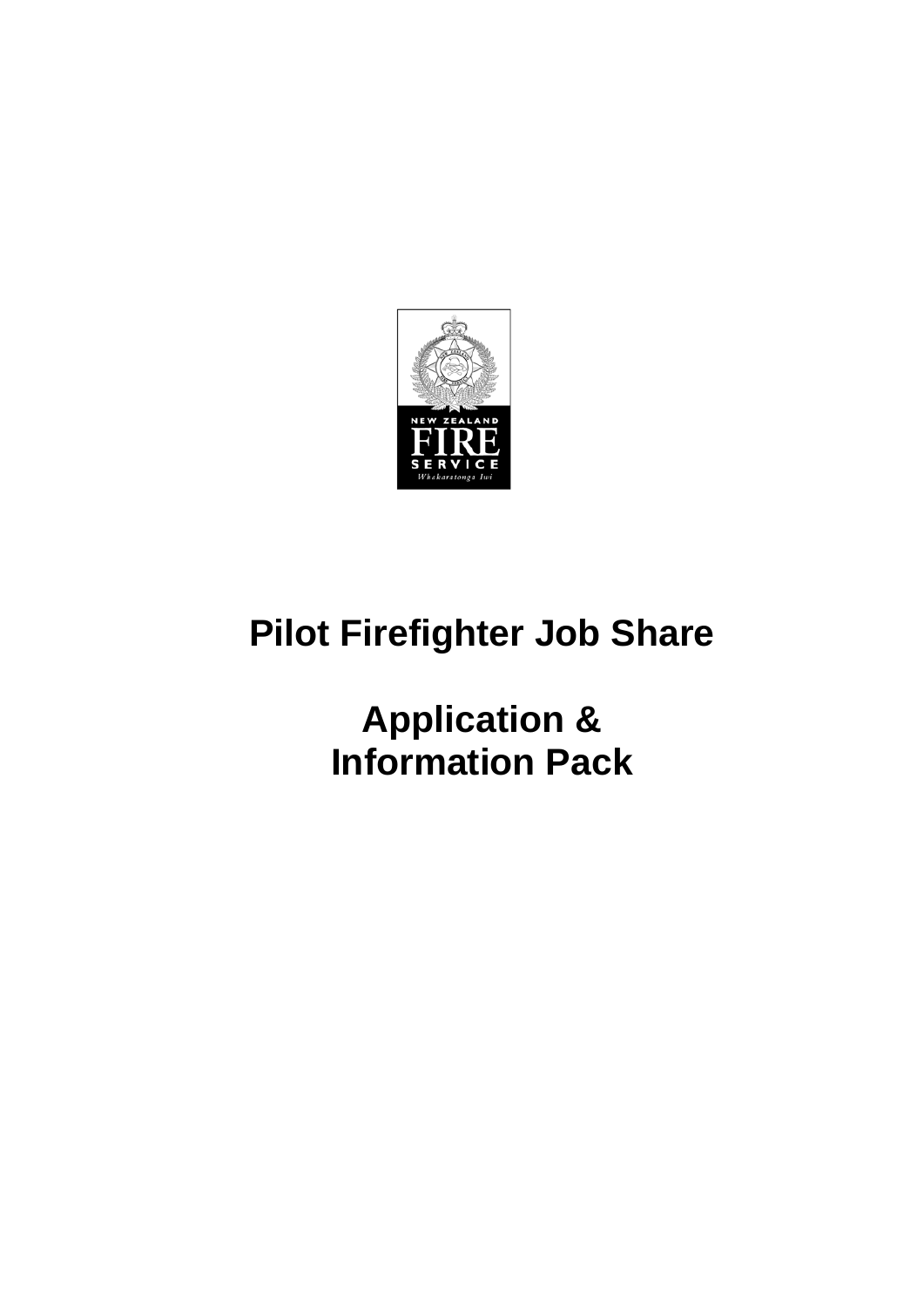# **Job Share Pilot Questions & Answers**

# **Why has the Fire Service set up a job share for fire-fighters pilot?**

NZPFU and NZFS agreed to develop a job share framework for firefighters. This agreement is detailed in the CEA as follows:

*6.4.1 The Union and Employer agree to explore more flexible working arrangements that enable employees to achieve work/life balance and better meet their family commitments. The parties will meet to develop an agreed framework for job sharing. Job sharing will enable existing employees to elect to share a position for a fixed period under specific conditions and with the agreement of the Employer. Once the specific conditions surrounding this arrangement is agreed Job Sharing will be piloted in three Districts for a period of time agreed with the parties. Subject to a review of the pilots, the arrangement may be formalized into the Collective Employment Agreement.* 

### **Who developed the pilot framework?**

NZPFU, management and HR representatives. The participants of the group include: Brian Butt, Jon Graham, Mandy Dungey, Boyd Raines, Denis Fitzmaurice, Peter Nicolle, Nicky Lafferty, Jenny van Workum. Consultation has also occurred across the organisation.

### **What reasons can a firefighter apply for a job share?**

Applications may apply for a variety of reasons. It is anticipated that the main reasons would include the firefighters genuinely looking at a way to phase in retirement, care for another person, studying that will have a fire service benefit or returning from maternity leave.

Before applying the applicants should consider if another option like Leave without pay or watch changes are more suited to their requirements.

#### **Who is the job share pilot open to?**

The job share pilot is open to all operational fire fighters who hold the rank of QFF or above and are covered by the CEA.

#### **Do I need to find a job share partner?**

Yes, for the purposes of the pilot interested people must find a person to job share with, from the same district, agree on the structure of the job share and each put in an application.

#### **How long will the pilot run?**

The intention is that each pilot job share will run for up to12 months and participants must be able to commence the job share within the next few months.

#### **Can an officer apply for job share?**

The job share is open to everyone who is covered by the CEA with the minimum rank of QFF.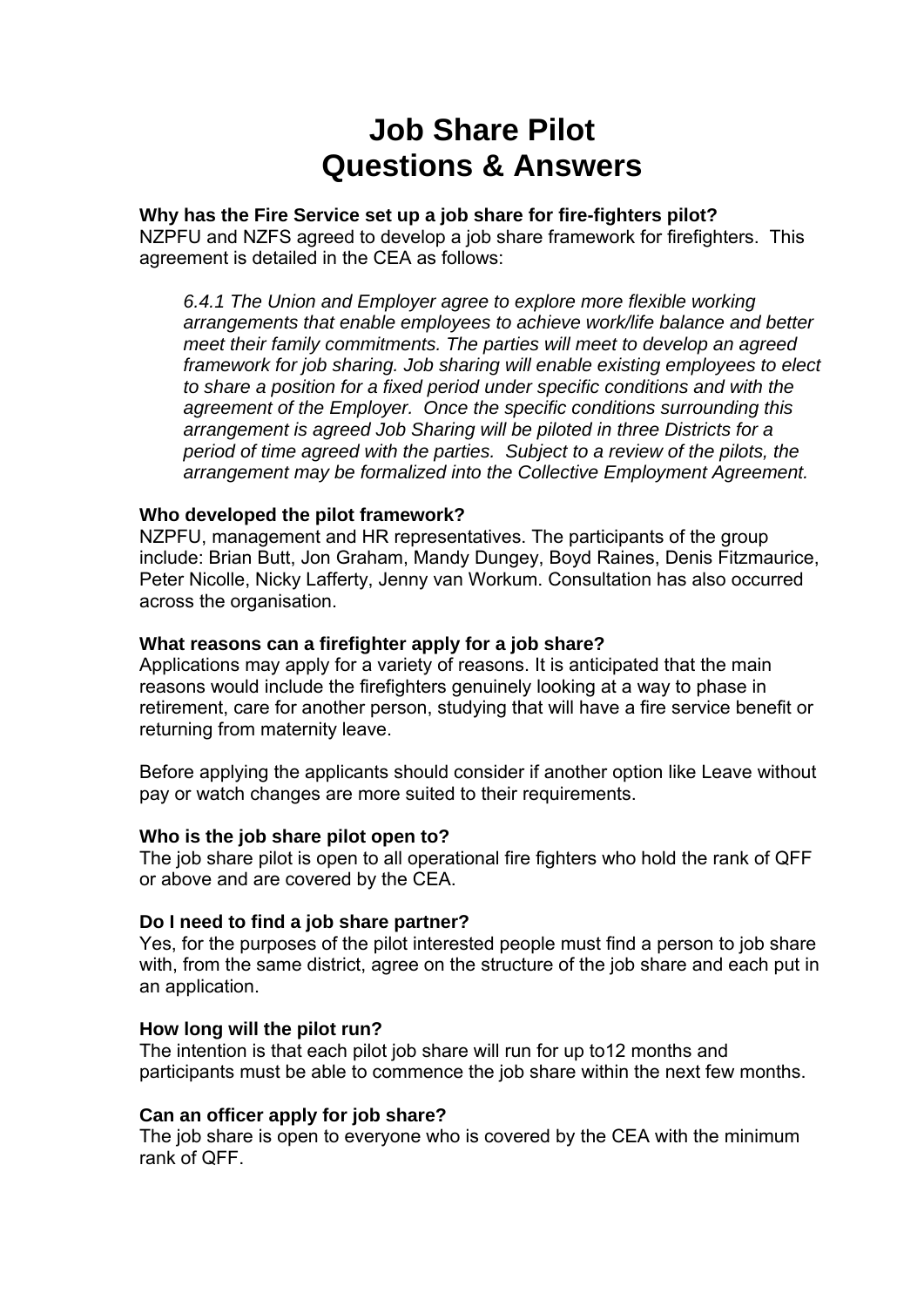### **Can I change the roster when I am in a job share arrangement?**

You must select a roster pattern that will suit you both at the start of the job share and stick to that pattern. For the pilot we are asking that you suggest the pattern, but for SMS and your officer to manage it must be a regular pattern.

#### **Is there a maximum rostered period off?**

We expect that you will suggest a regular pattern that will suit all parties.

### **Does the job share have to be 50/50% split?**

Yes it has to be a 50/50 split between two people within the same district.

# **Do both parties have full entitlement or half entitlement to sick leave?**

The sick leave will be pro-rated.

# **Can I do a job share in any station or district?**

A job share arrangement may not be practical within all districts. This is one of the things that the pilot will consider during and at the end of the 12 months. If the pilot is made into a policy, then it is anticipated that there would be a restriction on the number and location of job share positions available.

# **I can only find someone to job share with outside of my district?**

The participants of the job share must be within the same district.

### **How many job share positions will there be?**

For the purposes of the pilot there will be 3 positions or 6 participants. The aim of the pilot is to assess the viability of job sharing for firefighters. For these reasons we are aiming to select participants from two metro and one provincial station.

If the pilot is made into a policy, then it is anticipated that there would be a restriction on the number and location of job share positions available.

# **How will you choose the participants?**

Everyone who is interested must find someone who would like to job share with them. They should then apply using the "job share application form". The job share working group will consider all applications and determine which applications and or combination of applications will best enable assessment of the pilot.

#### **How will the pilot be evaluated?**

The pilot will be monitored throughout and evaluated by the working party to consider any positive and negative impacts. This will include analysing the impact on call-backs, overtime, training costs, sick leave levels, staff absences, OSM and injuries. Meetings will also be held with the participants, OIC, CFO, and other relevant groups to gain feedback during and at the completion of the pilot.

# **Will I be entitled to the full number of ASL's?**

You will be entitled to the same number of days.

#### **What might a regular roster look like?**

Suggested job share workload split may include the following but are not limited to these suggestions: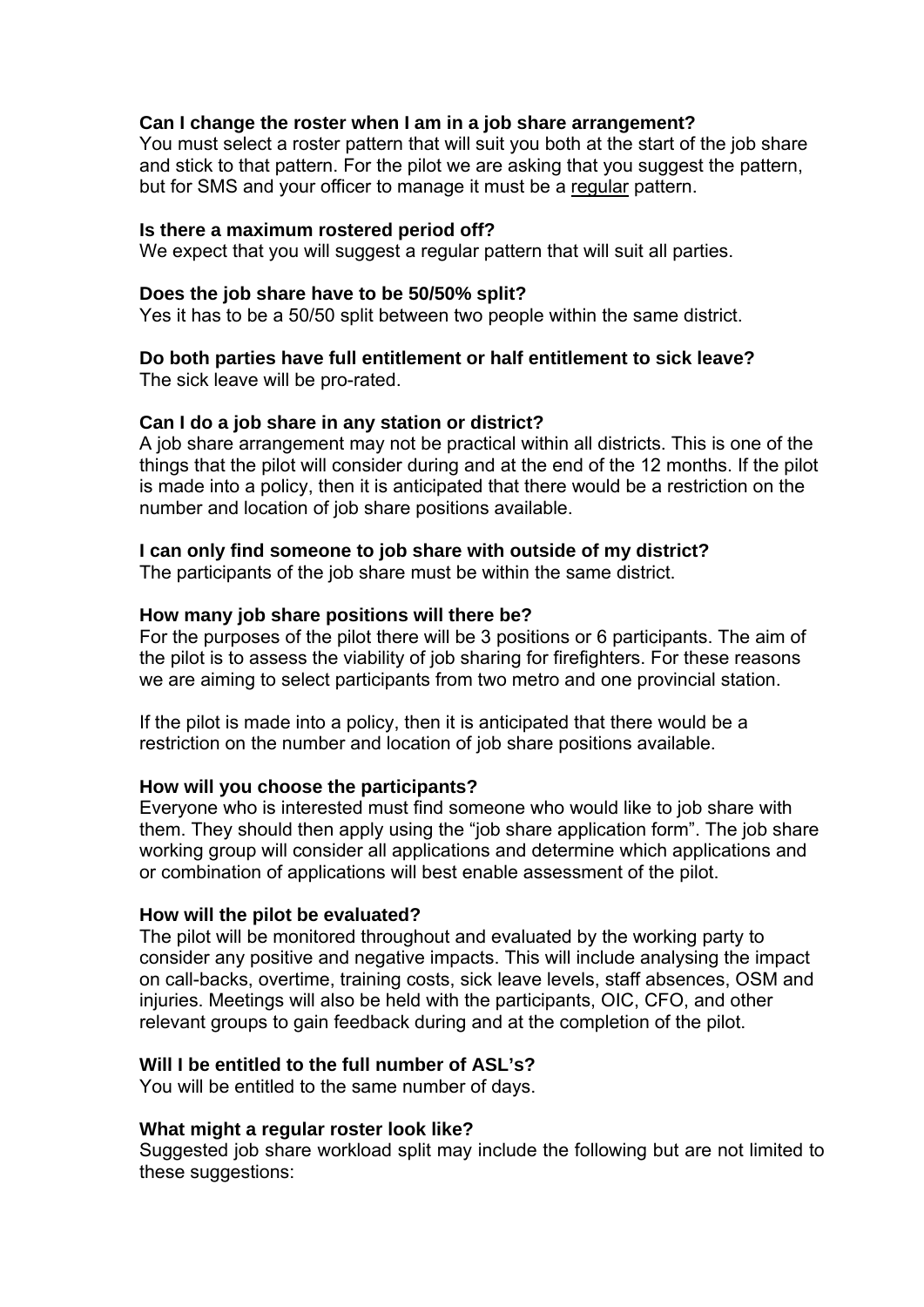- 1. In one 8 day cycle: employee 1 does day shifts, employee 2 does night shifts; Second cycle: employee 1 does night shifts, employee 2 does day shifts; and so on.
- 2. Both employees complete one-day shift and one night shift in each 8-day cycle.
- 3. Each employee completes a whole 8-day cycle on a rotating basis.
- 4. Each employee completes two whole 8-day cycle's on a rotating basis

# **Once I find a job share partner, what should I do?**

You should agree on a roster split, discuss the idea with your OIC and CFO and each complete a application form. All applications should then be sent to the address on the form for the job share working group to review.

### **Who do I contact if I have any questions?**

Contact one of the job share working group team:

| <b>Mandy Dungey</b>  | 04 496 3648  |
|----------------------|--------------|
| Jenny van Workum     | 021 207 6969 |
| <b>Boyd Raines</b>   | 021 899 108  |
| Denis Fitzmaurice    | 027 228 7682 |
| <b>Peter Nicolle</b> | 06 348 1540  |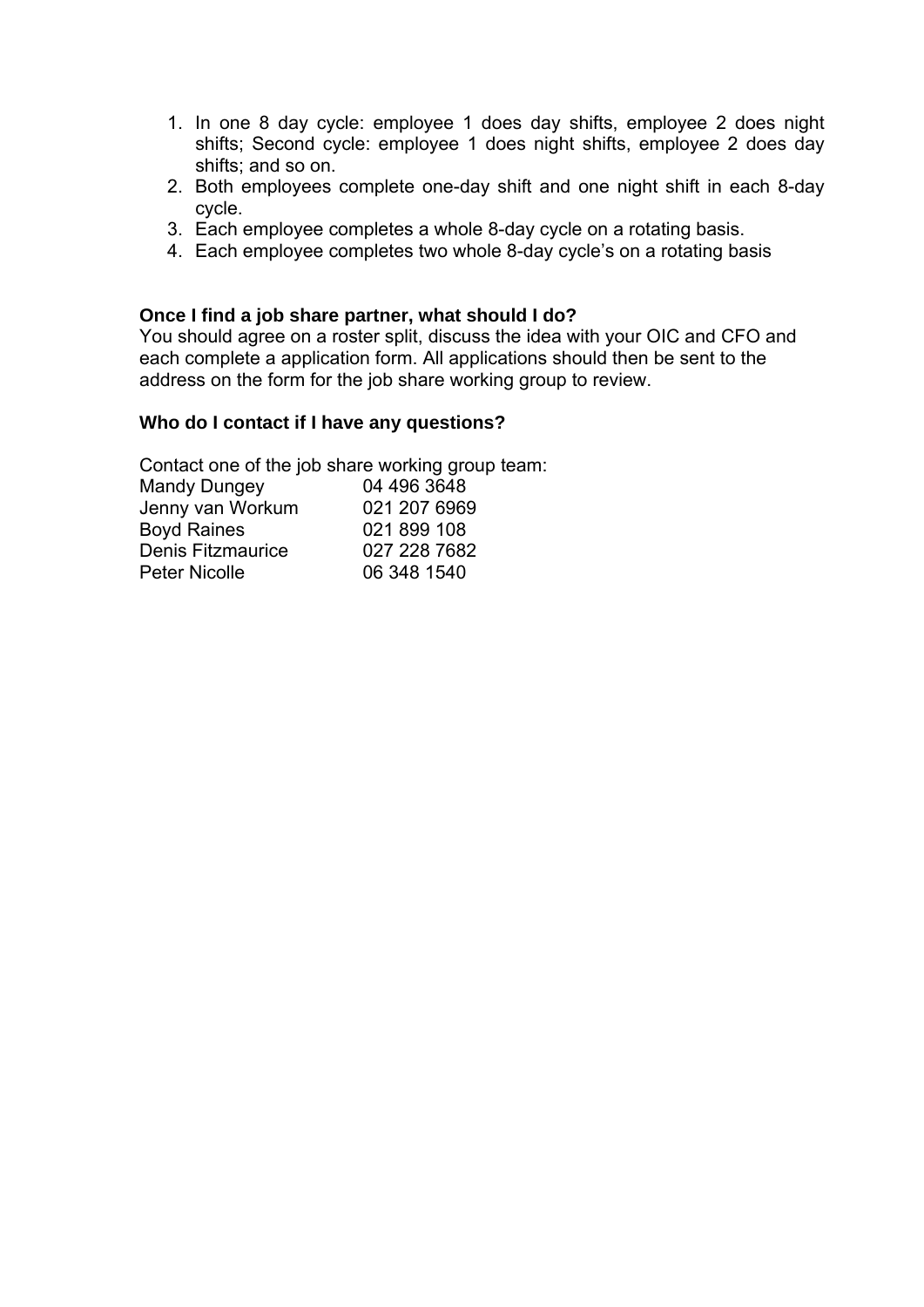

# **New Zealand Fire Service**

# **Firefighter Application for Pilot Job Share**

*Please complete your details below, attached this to your proposed job sharer's application and forward to Mandy Dungey, Human Resources, NHQ.* 

*Both applicants must complete one form each.* 

| <b>PERSONAL DETAILS</b>                                                                                                                                                                                                                                        |                                                                          |                                                                 |        |
|----------------------------------------------------------------------------------------------------------------------------------------------------------------------------------------------------------------------------------------------------------------|--------------------------------------------------------------------------|-----------------------------------------------------------------|--------|
| Name                                                                                                                                                                                                                                                           |                                                                          |                                                                 |        |
| Rank                                                                                                                                                                                                                                                           |                                                                          |                                                                 |        |
| Contact details                                                                                                                                                                                                                                                |                                                                          |                                                                 |        |
| <b>Current Station</b><br><u> The Communication of the Communication of the Communication of the Communication of the Communication of the Communication of the Communication of the Communication of the Communication of the Communication of the Commun</u> | <b>Current District</b><br><u> 1950 - Johann Barn, margaret amerikan</u> |                                                                 |        |
| <b>Current Officer</b><br><u> 1990 - Johann Barbara, martin a</u>                                                                                                                                                                                              | <b>Current CFO</b><br><u> 1990 - Johann Barbara, martin a</u>            |                                                                 |        |
| <b>WORK DETAILS</b>                                                                                                                                                                                                                                            |                                                                          |                                                                 |        |
| Date entered service                                                                                                                                                                                                                                           |                                                                          |                                                                 |        |
| Length of service as paid firefighter                                                                                                                                                                                                                          |                                                                          |                                                                 |        |
| <b>Qualified Firefighter</b>                                                                                                                                                                                                                                   | $\Box$                                                                   | Phase 4                                                         | □      |
| Senior firefighter                                                                                                                                                                                                                                             | $\Box$                                                                   | Driver Grade 1                                                  | □      |
| <b>Senior Station Officer</b>                                                                                                                                                                                                                                  | $\Box$                                                                   | Driver Grade 2                                                  | □      |
| What is your reason for wanting to job share:                                                                                                                                                                                                                  |                                                                          |                                                                 |        |
| <b>Phased retirement</b>                                                                                                                                                                                                                                       | $\Box$                                                                   | Care for another person                                         | $\Box$ |
| Returning from maternity leave                                                                                                                                                                                                                                 | $\Box$                                                                   | Study (please state what you<br>are studying) _________________ | $\Box$ |
| Other                                                                                                                                                                                                                                                          |                                                                          |                                                                 |        |
| When could you start the pilot?                                                                                                                                                                                                                                |                                                                          |                                                                 |        |
|                                                                                                                                                                                                                                                                |                                                                          |                                                                 |        |
| What station do you propose to job share at?                                                                                                                                                                                                                   |                                                                          |                                                                 |        |
| What roster split have you agreed with your partner?                                                                                                                                                                                                           |                                                                          |                                                                 |        |
|                                                                                                                                                                                                                                                                |                                                                          |                                                                 |        |

\_\_\_\_\_\_\_\_\_\_\_\_\_\_\_\_\_\_\_\_\_\_\_\_\_\_\_\_\_\_\_\_\_\_\_\_\_\_\_\_\_\_\_\_\_\_\_\_\_\_\_\_\_\_\_\_\_\_\_\_\_\_\_\_\_\_\_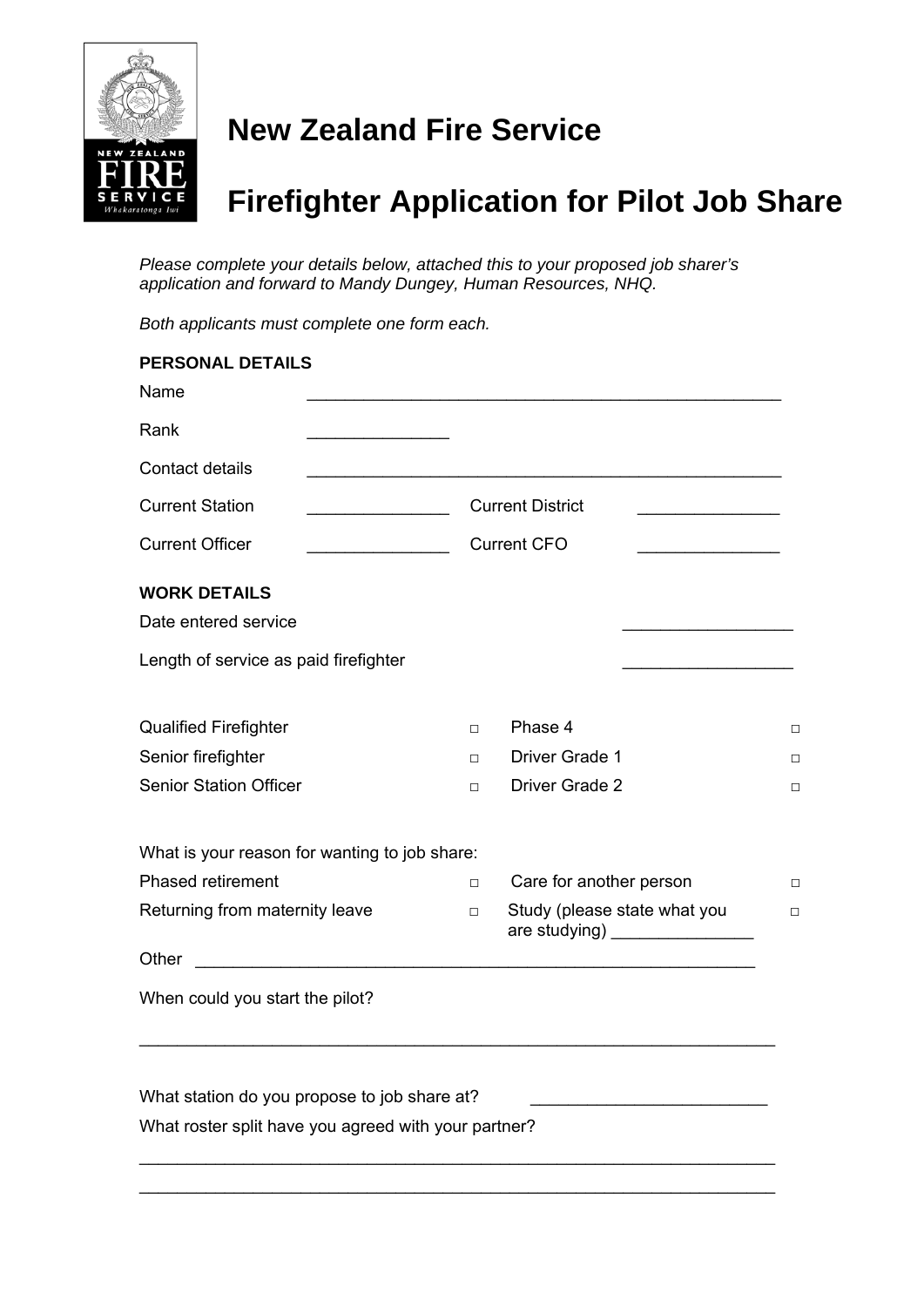#### **JOB SHARE PARTNER**

| Name of job share partner                      |        |                                               |   |
|------------------------------------------------|--------|-----------------------------------------------|---|
| What is their reason for wanting to job share: |        |                                               |   |
| <b>Phased retirement</b>                       | $\Box$ | Care for another person                       | П |
| Returning from maternity leave                 | $\Box$ | Study (please state what you<br>are studying) | п |
| Other                                          |        |                                               |   |

### **REASONS FOR APPLYING**

Do you have any current references that you are responsible for (i.e. BA technician) and how do you think these would be managed if you job share?

What other flexible work arrangements have you considered? (I.e. LWOP, Leave changes  $etc)$ 

It is important to us that you have a genuine commitment to undertaking this pilot. Tell us more about why you want to job share?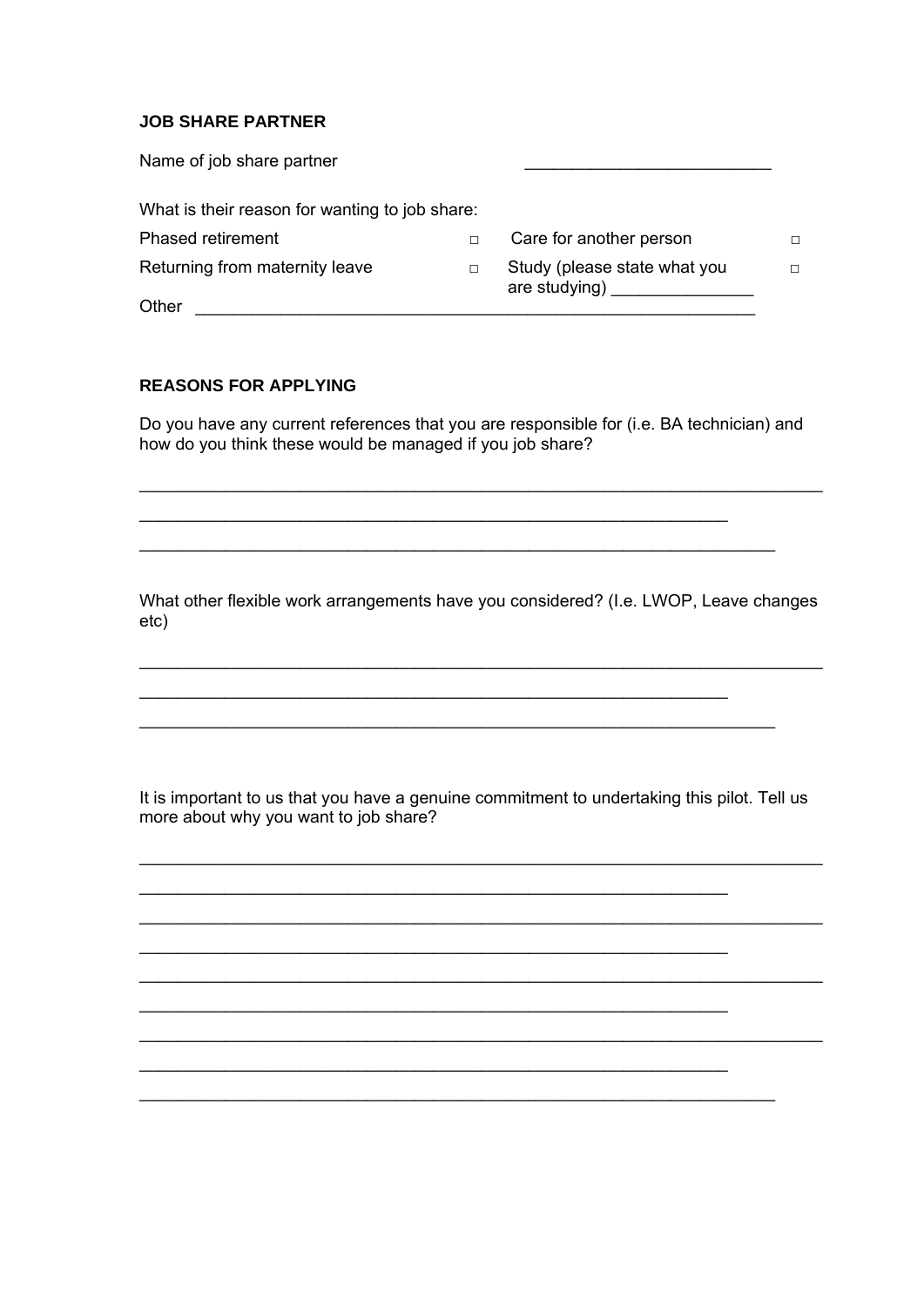What is your intention at the end of the pilot?

Is there any other information we should take into consideration when reviewing your application?